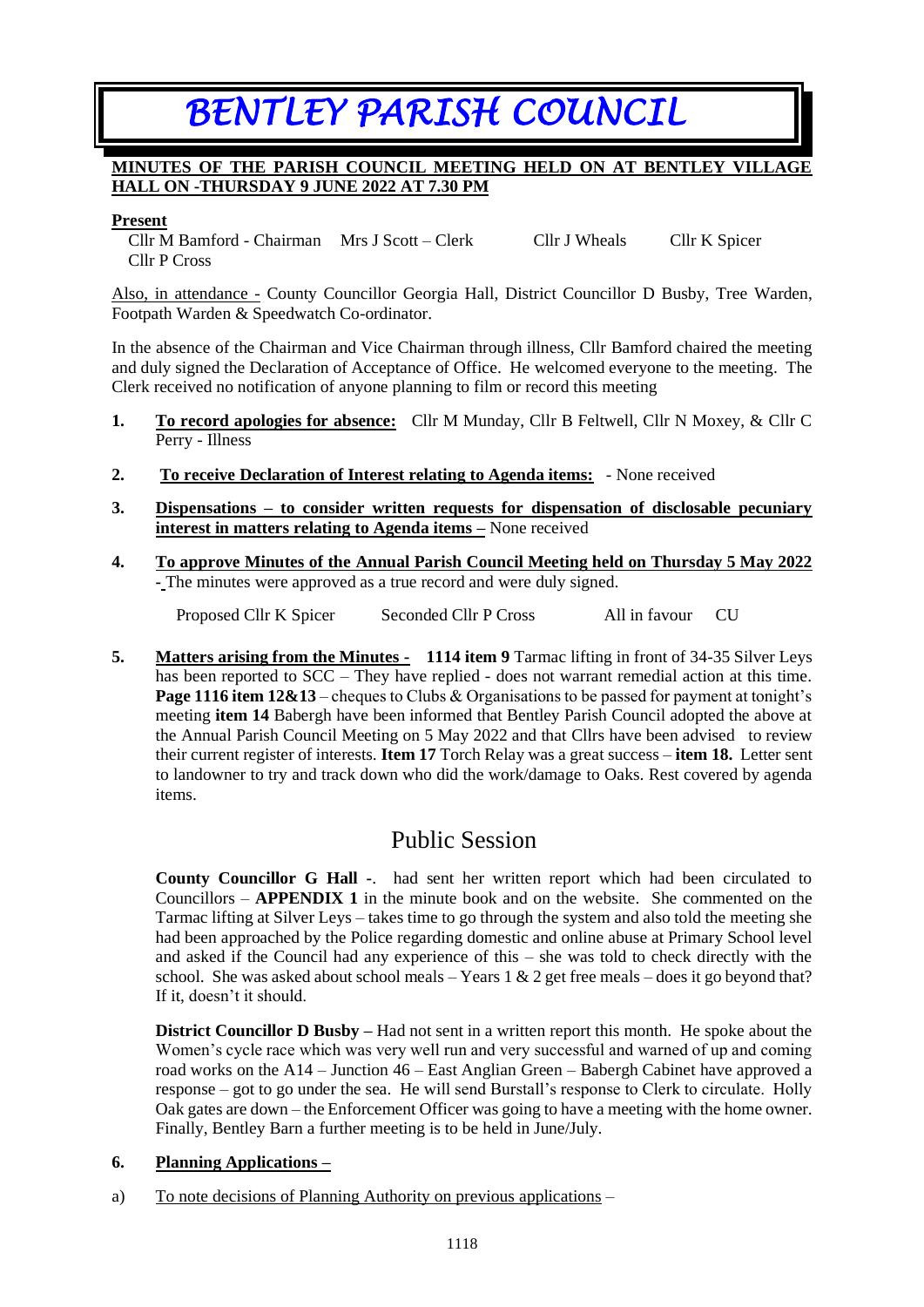| relating to              | Application of a non-material amendment - <b>Amendment details approved</b> |                             |
|--------------------------|-----------------------------------------------------------------------------|-----------------------------|
|                          | DC/20/04739 Holly Oak, Hazel Shrub                                          |                             |
|                          | DC/22/01696 Windy Farm, Capel Road                                          | Permission has been refused |
|                          | DC/22/01673 Land adjacent Redwoods, Bergholt Road                           | Permission has been granted |
| $DC/22/01676$ 3 The Link |                                                                             | Permission has been granted |
|                          | DC/22/01771 Land at Bergholt Road                                           | Permission has been refused |

b) To give comments on any new applications in hand –

**DC/22/02716** Teapot House, Grove Road Erection of single storey side extensions

Councillors **RECOMMENDED APPROVAL** 

Proposed Cllr J Wheals Seconded Cllr M Bamford All in favour CU

**7. Report by Exception – Tree Warden/Footpath Warden/Capel Library/ Bentley Long Barn /Footpath Warden & Speedwatch - Tree Warden–** read to a written report **Appendix 2** in the minute book and on the website - he told the meeting that Woodland Trust trees- one tree of each species has been delivered to Hadleigh Primary School on 1 June – and as a Consultant had written a report of the condition of the Sweet Chestnut tree following the removal of ivy which had been forwarded to the Clerk – he also spoke about an article in Saturday Telegraph 16 April 2022 about dangerous trees – he will scan and forward to Clerk. **- Friends of Capel Library –** Next Committee meeting Wednesday 15 June. **Bentley Barn** – This has recently been upgraded from Grade 2 and is now listed as Grade 1. **- Footpath Warden –** Case Lane footpath has been sorted. **Speedwatch –** Six sessions have been held with another four having to be cancelled or curtailed due to rain. Four at the Village Hall Two on Capel Road 18 vehicles were reported. 7 at the VH 11 on Capel Road The highest recorded speed was 42 mph by 2 vehicles. Thanks to Peter Day who organised sessions while I was away. - **Community Fibre Broadband –** No report available.

#### **8. To approve Audited end of year accounts for Smaller Authorities 2021/22**

- i) To Approve the Annual Governance Statement 2021/22 (Section 1)- Page 4
- ii) To approve Accounting Statements 2021/22 (Section 2)- Page 5 Deferred accounts not yet received back from SALC who are undertaking the internal audit.
- **9. Service of Decision Notice (ICO Case Reference IC-120802-F2G3 -** The Parish Council provided information requested by a resident under the Freedom of Information Act – the resident was not happy with the information provided and reported the Council to the Information Commissioner who has now sent his decision - *The Commissioner's decision is that Bentley Parish Council (the Council) disclosed all the information it held within the scope of the request, which concerned the development of a neighbourhood plan.*
- **10. To discuss Bentley Barn- Change of listing to Grade 1. -** Cllr Bamford told the meeting that indirectly we had heard that Bentley Barn had been upgraded from Grade 2 and is now listed as Grade 1 by English Heritage – this is the highest listing possible. A discussion followed on the 7 species of bats – Tree Warden told of his involvement as a Trustee of the group that tried to buy the Barn for £18K. District Councillor Busby told the meeting that Babergh Heritage Officer has been for another look at it and we await her report with interest.
- **11. To Discuss SALC Internal Audit Report –** Deferred Not yet received.
- **12. To agree Payment £11,986.60 to Action Play & Leisure for Outdoor Gym Equipment -** One item of equipment is missing – it was agreed at the Playing Field Society meeting that the more expensive Surfer be installed (at no extra cost to us)– as the waiting time for the Skier & Twister could be up to 10 weeks or more – The amount stated above is incorrect – should be £12,751.20 – (the latest quote December 2021 showed an increase in cost of the equipment). Babergh District Council have granted the Parish Council a total of £6,865.59 towards the project as a condition of the grant. Total cost to Bentley PC is £3,760.41. It was therefore proposed that payment will be paid upon receipt of the final invoice. The invoice will then be forwarded to Babergh for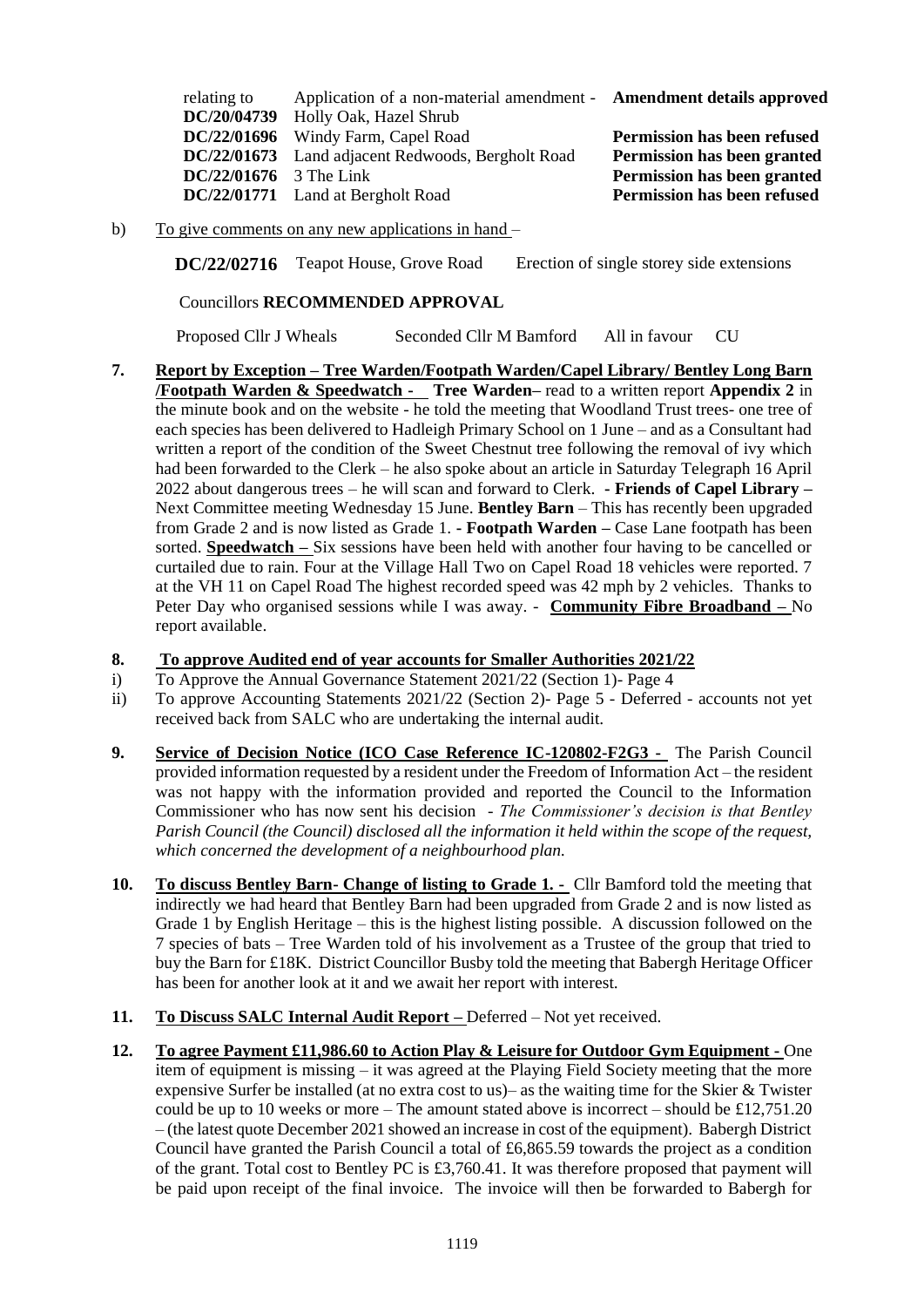reimbursement. District Councillor Busby advised sending a copy of the cheque to go with the invoice as proof it has been paid.

Proposed Cllr M Bamford Seconded Cllr P Cross All in favour CU

**13. National Grid Consultation on East Anglia Green –** National Grid is proposing to construct a new line of pylons and overhead transmission cables across Suffolk, District Councillor Busby suggested that Bentley could send in an objection along the lines of the Burstall objection and say that there is workable technology that could take it down the coast. He will send two articles re pylons and solar farms to the Clerk. After some discussion it was proposed that Bentley PC should write a letter objection to any onshore power lines. Cllr Bamford thought that Bentley Chair might like to reply and submit on behalf of the Councillors. Letter to be sent with agreement from Chair and Councillors.

Proposed Cllr M Bamford Seconded Cllr K Spicer All in favour CU

Action: Objection letter to be sent

#### **14. To discuss formalising Case Lane entrance to Parish Field -** Deferred

- **15***.* **Renewal of Play Area Lease – Update** SCC informed the Clerk that Bentley Parish Council's costs to renew the lease would be £750 for legal fees. The work is going ahead.
- **16. Proposed Quarry Brockley Wood – Belstead** Letter written by Cllr Bamford was sent to SCC they have replied. *As SCC's Scoping opinion was issued in October 2021 it is too late for this response to be included. I will however forward this onto the agent/applicant for their consideration.* A discussion took place on pollution from the lorries – Tree Warden has a map of dormice distribution. It was agreed to take this off the agenda until a planning application is received.
- **17. Improvements to War Memorial –Litter Bin & Bench replacement & to discuss Report re Tree -** The Clerk read out an e-mail from Cllr Munday who would prefer for this to be deferred to the next meeting when more Councillors will be present to discuss the fate of the tree and we have time to consider Consultant's report. It was agreed to defer until the July meeting.
- **18. Reprinting Six Country Walks from the Case is Altered - Update** Footpath Warden has not had time to do anything about this. Cllr Spicer told the meeting that Canon will be happy to print it.
- **19. Traffic Calming – To agree quote for new Pole & Solar SID/ANPR -Update –** The solar SID pole has been ordered (£570) and it was proposed that the quote for new pole and solar powered SID (£2,520) be accepted.

Proposed Cllr M Bamford Seconded Cllr J Wheals All in favour CU

- **20. Playing Field Society – Tudor Re-enactment – Update -** As previously mentioned (item 12) the gym equipment has been installed apart from one piece of equipment. Tudor Re-enactment – No report available. Tree Warden told the meeting that Capel Library has agreed to have a stand.
- **21. Neighbourhood Plan –Update**  No report available.
- **23. To receive Correspondence**  The Clerk drew Councillors' attention to the following E-mails from SCC  $x 5$  – Play area lease – proposed gravel quarry, Problem report Silver Leys & Bentley Primary school detached Playing field – re planned works to improve car parking – Babergh D C x 3 letter from Enforcement Team re tree removal Rowan Acres, Letter from Monitoring Officer re New Code of Conduct, Successful CIL bid letter – confirmation receipt of signed letter -District Cllr D Busby x 2 Building Hazel Shrub being investigated by Enforcement Team, Bentley Barn Notification – Grade II to Grade 1- David Bracey – Play Area inspection 7 June – Blake Tree Care Invoice & report on Tree at War Memorial – Information Commissioner-Service of Decision Notice ref IC-120802-F2G3.